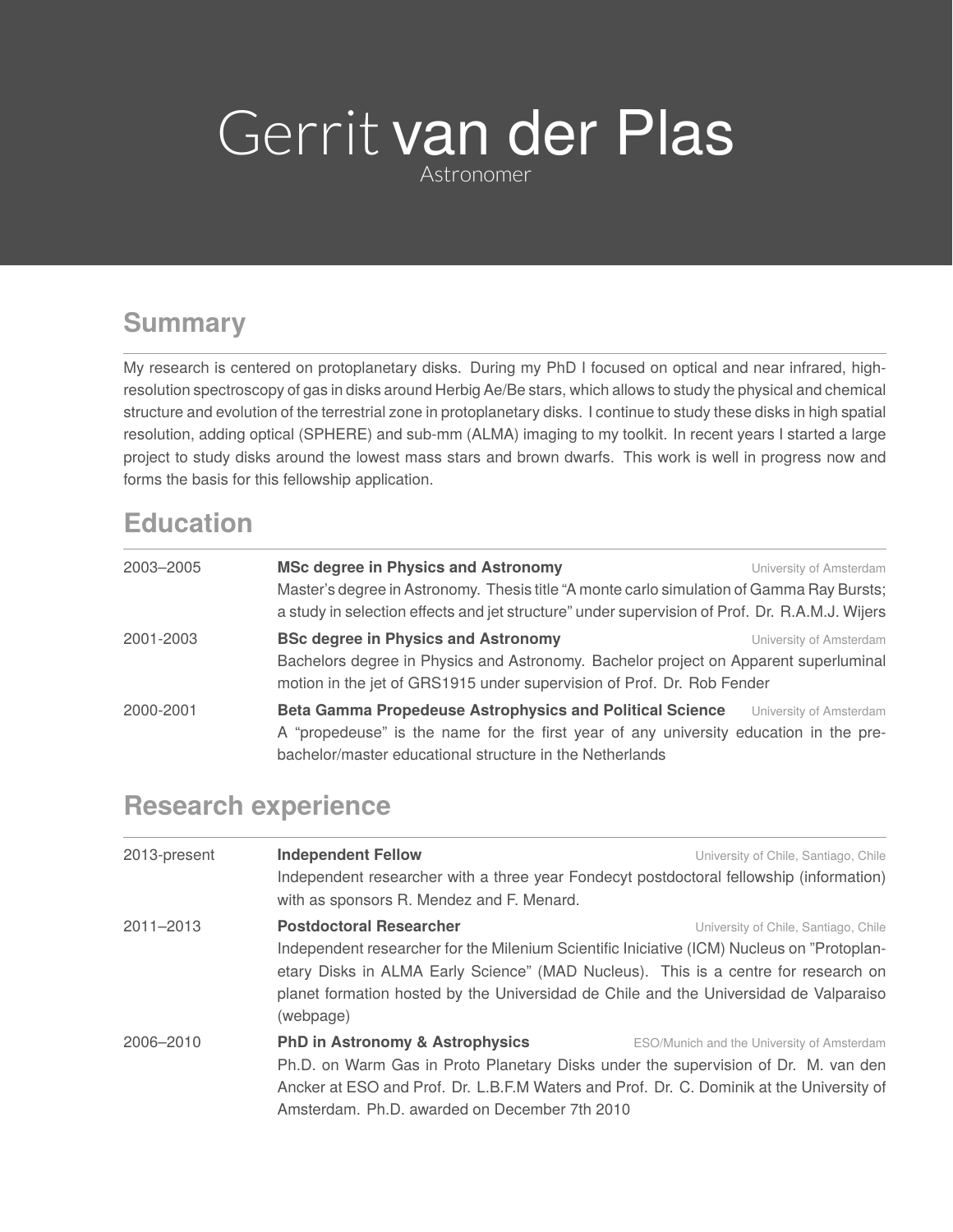## **Teaching and Mentoring experience**

| 2014-2015 | Universidad de Chile<br>Co-supervised the master thesis research of Gijsbert van Malsen for the 9 months of his<br>visit to Chile (from the Netherlands). The thesis was completed on August 31st 2015 and<br>titled "The Structure of Protoplanetary Disks Around Brown Dwarfs and Low Mass Stars" | Master thesis supervision |
|-----------|-----------------------------------------------------------------------------------------------------------------------------------------------------------------------------------------------------------------------------------------------------------------------------------------------------|---------------------------|
| 2009-2010 | <b>University of Amsterdam</b><br>Sterrenkunde 1 (Astronomy 101), University of Amsterdam                                                                                                                                                                                                           | Teaching assistant        |
| 2009-2010 | <b>University of Amsterdam</b><br>Planeten Stelsels (Planetary Systems), University of Amsterdam                                                                                                                                                                                                    | Teaching assistant        |
| 2003-2005 | <b>University of Amsterdam</b><br>1st year students of Physics and Astronomy, University of Amsterdam.                                                                                                                                                                                              | Tutor                     |

# **Organizational experience**

| 2014 | Workshop<br>Member of the LOC of the international workshop "Protoplanetary disks and the planets"<br>they form" in Santiago, Chile from November 3-7 2014                                                       | workshop webpage                   |
|------|------------------------------------------------------------------------------------------------------------------------------------------------------------------------------------------------------------------|------------------------------------|
| 2014 | Workshop<br>Member of the LOC of the ESO workshop: "Herbig Ae/Be stars: The missing link in star<br>formation", help in Santiago, Chile from April 7 - 11, 2014                                                  | workshop webpage                   |
| 2013 | <b>Summer school</b><br>school webpage<br>Member of the organization committee of the 2013 summer school "Formacion Planetaria",<br>meant for master and PhD students at Chilean universities (more information) |                                    |
| 2013 | <b>Weekly Star Formation meetings</b><br>Co-organizing local Star Formation Meetings at the institute where I work. These meetings<br>take place weekly, and have been since May 2013.                           | Calan star formation talks webpage |
| 2009 | Workshop<br>Principal organizer of the "CRIRES + CO Workshop" (Amsterdam, The Netherlands).<br>Workshop to discuss CO observations with the VLT/CRIRES.                                                          | no webpage available               |